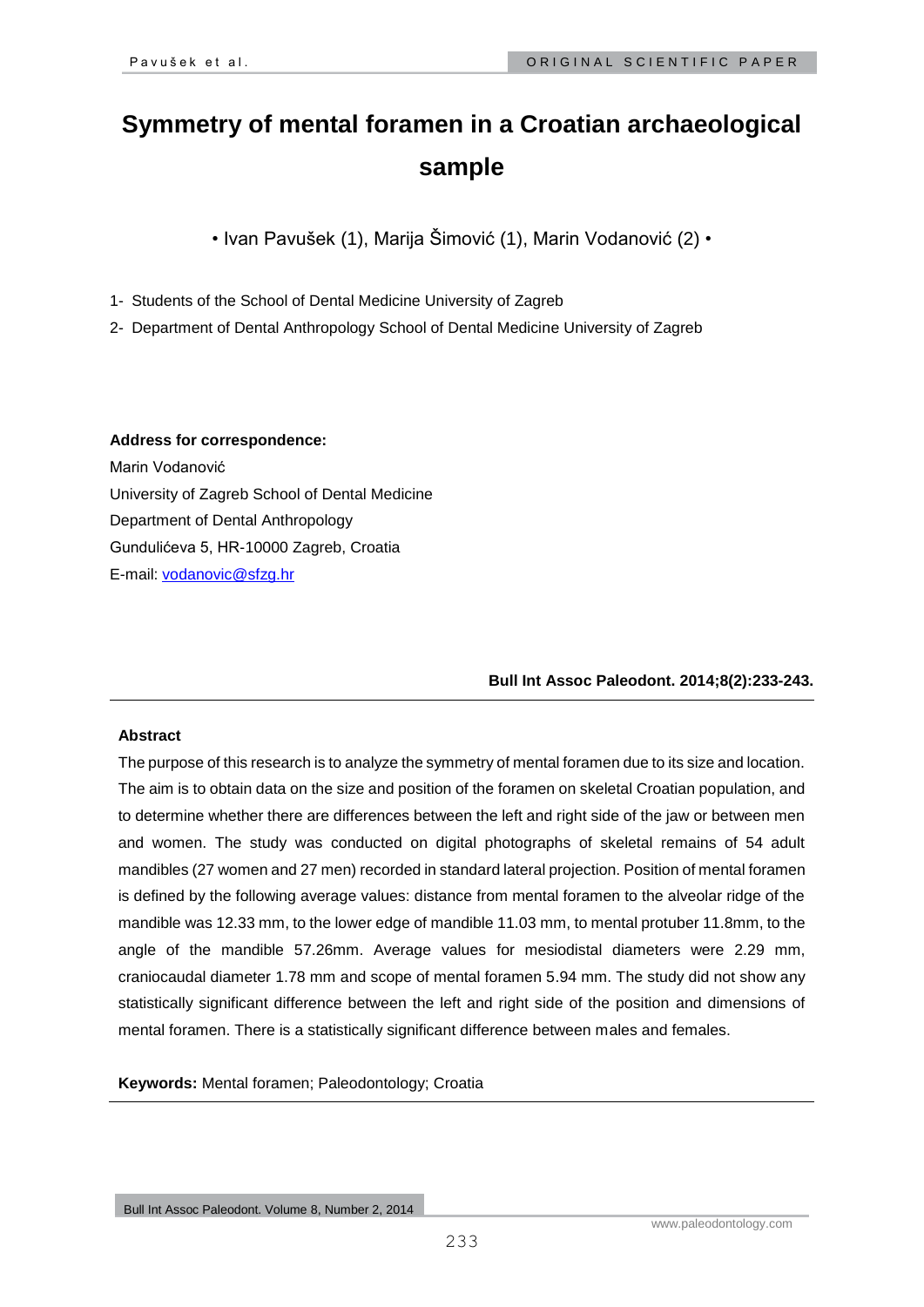#### **Introduction**

Mental foramen marks the end of the mandibular canal in the mandible where the lower alveolar nerve is located. In this part of the mandibular canal the canal branches and creates a mental and incisive canal. Mental nerve passes through mental foramen and innervates the soft tissue of the chin, lower lip and gingiva on the same side of the jaw. There is a MF on each side of the jaw through which travel the mental arteries and veins and mental nerve. Number of nerves can vary between individuals, between one and three (1). There have been described the existence of more MF and in rare cases MF can be absent (2). MF can be oval or round in shape and is usually bilateral but may be unilateral. Finding the correct position of MF is usually a very difficult. Generally it is described as in the projection of the second premolar or between the first and second premolars halfway between the border of the mandible and the alveolar ridge and has posterosuperior orientation. However the position of the hole varies so it can be placed between the apex of the lower premolar or below the apex of the second lower premolar (1). Failure to locate the MF can lead to failure when administering local anaesthesia, but also to difficulties when performing other operational procedures (3). In terms of the size Phillips et al. have shown that the average size of the foramen is 4.6 mm horizontally and 3.4 mm vertically. As far as the horizontal relationship between MF and lower teeth many studies have shown that the most common position is below the second premolar (1). Phillips et al showed that MF is usually mesial and below the x-ray apex of the second premolar (1). Localization and dimensions of the chin opening of the lower jaw are essential in cases of local and conduction anaesthesia on mental nerve which may be necessary when performing various dental procedures. Extraoral orthopantogram has gained popularity in the last four decades. Advantages of this technique versus intraoral radiography is that orthopantogram has a larger area of coverage and continuity. The ability to view the entire corpus should allow for more accurate location of the MF in both horizontal and vertical dimension. Orthopantomogram is therefore often used when planning the therapy of dental implants (4).

Based on the X-ray appearance MF is classified by Yosue and Brooks (5) into four types:

- Type I: MF goes continuously with the mandibular canal
- Type II: MF is clearly separated from the mandibular canal
- Type III: diffuse with a pronounced border opening
- Type IV: "unidentified group"

#### **Materials and methods**

The study was conducted on digital photographs of skeletal remains of mandible recorded in a standard lateral projection. We analysed images of 54 adults (27 women and 27 men) which are in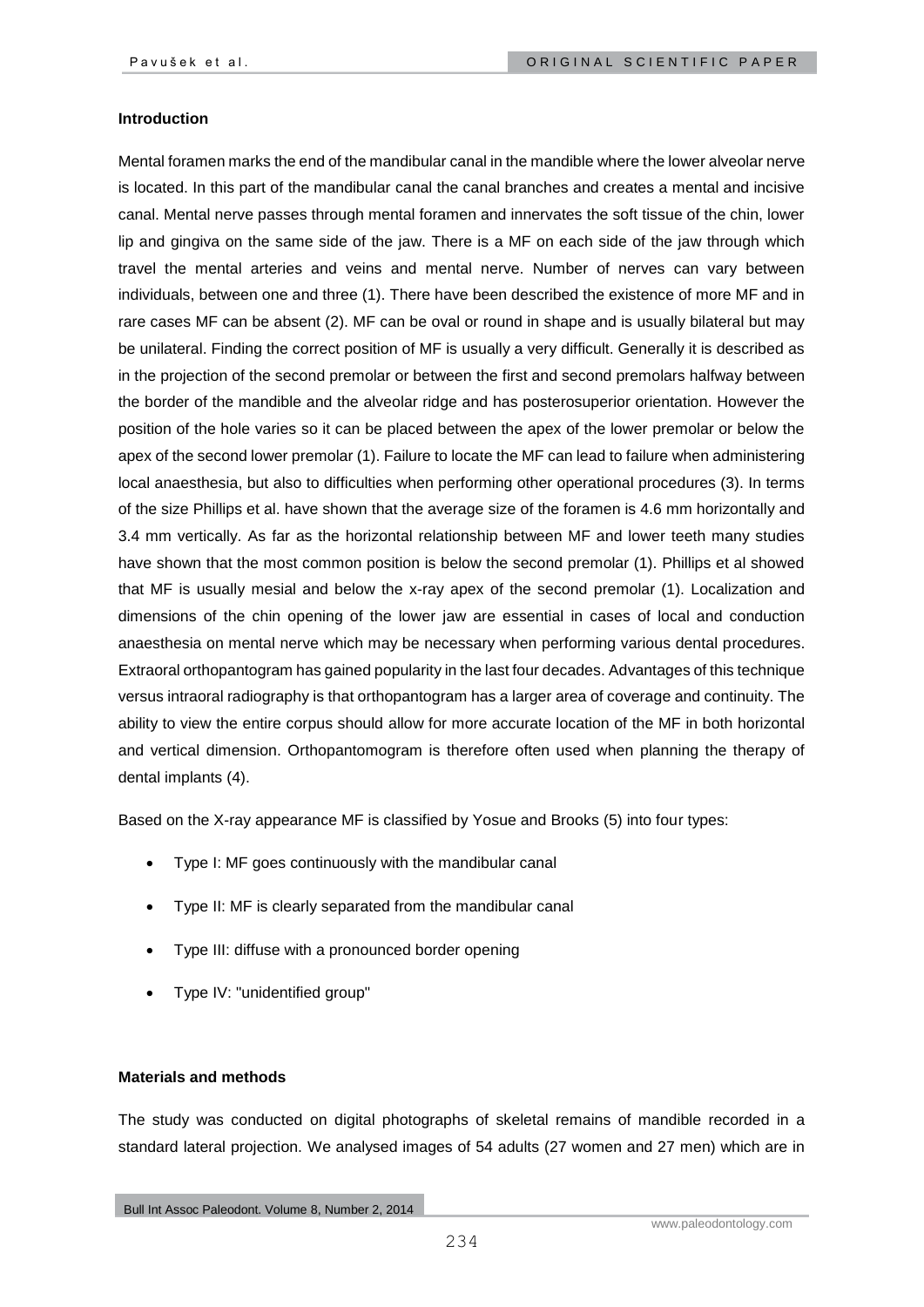the archives of the Institute of Dental Anthropology, Faculty of Dentistry, University of Zagreb. Mandibles are of archaeological origin from areas Privlake, Osijek, Sibenik and Glavice. Children were excluded from the study. All measurements were made with a computer program to extract data from the graphic objects VistaMetrix, SkillCrest ,USA. Before each measurement was performed the program was calibrated according to the forensic scale which was in every digital photo.

The following measurements were conducted:

- 1. Maximum mesiodistal diameter of the MF (MD)
- 2. Maximum craniocaudal diameter of the MF ( KK )
- 3. Distance from the MF to the upper edge of the alveolar ridge ( AG )
- 4. Distance from the MF to the lower border of the mandible ( DR )
- 5. Distance from the MF to the protuberancia of mandible ( PM )
- 6. Distance from the MF to the angulus mandible ( AM )
- 7. Circumference of MF

Measurements were made on the left and right side of the lower jaw. Statistical analysis was performed with the computer program Statistica for Windows 5.0, StatSoft Inc. Tulsa, USA. Incorporating descriptive statistics. The difference between the observed variables was tested by Student's t-test for independent samples. The level of significance was set at p value <0.05.

### **Results**

Results of mean values and standard deviations of the position and shape of the MF in males are shown in Table 1 and women in Table 2

Statistical analysis found no statistically significant differences between the observed parameters with respect to the side of the jaw (Figure 1, Figure 2) nor in men or women. From this we can conclude that MF is symmetrical in both males and females on the left or right side of the jaw with respect to the size and position.

Student's t-test showed that there were statistically significant differences between the individual parameters between men and women (Figure 3, Figure 4). In men with statistically significantly higher:

- MF distance to the alveolar ridge right side ( $p$  <0.05)
- MF distance to the bottom edge of the right and left sides ( $p$  <0.05)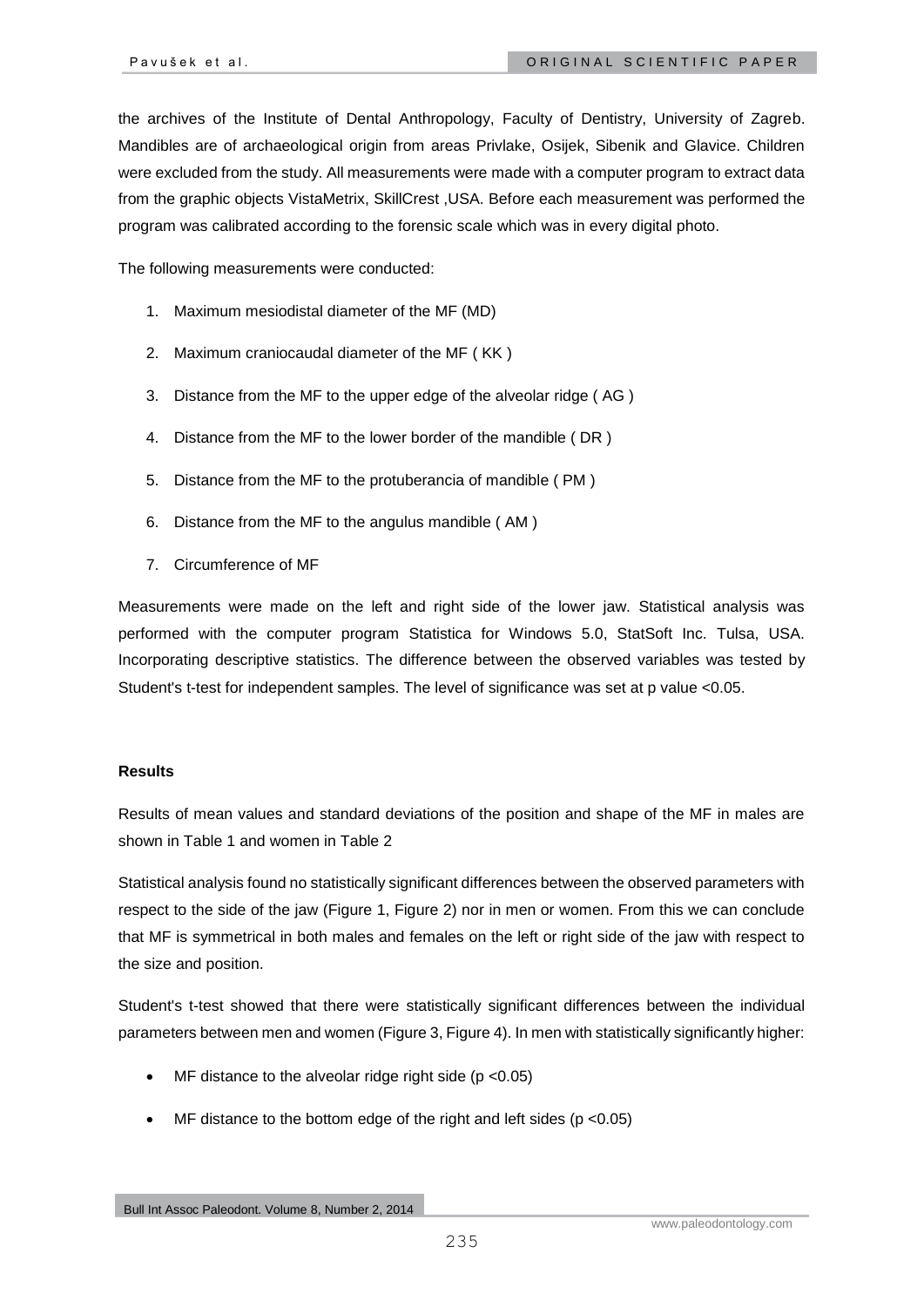MF distance to the angle of the mandible right side (p <0.05)

In women mesiodistal diameter of MF on left side of the jaw was statistically significantly bigger (p  $< 0.05$ ).

Given that these are measurements on digital photographs, rather than the skeletal remains obtained results were further checked in a way that the results of measurements made on digital images were compared with the results of measurements on the skeletal remains. Statistical analysis revealed no statistically significant differences.

#### **Discussion**

The position and size of the chin openings are important because they affect the choice of therapy in oral surgery and prosthetics especially for implant placement and in planning removable dentures (6,7). The position of the chin and the aperture can vary (8,9) and after the loss of teeth and resorption of the alveolar ridge its position is lower (10). It was proved by Ulm et al. (11) in a study where after tooth extraction and bone resorption mental opening was closer to the alveolar ridge. To avoid nerve damage and associated vascular structures the distance between the anterior border of the chin and the aperture of the implant must be allowed a certain safety margin. Also finding the foramen is difficult but despite that anaesthesia is mostly successful which can be attributed to permeation of nerve fibres located in the soft tissue of the chin area (12). Damage to the mental nerve can cause paraesthesia, decreased sensation, increased sensitivity or complete loss of sensation in the teeth, lower lip and the surrounding tissue (13) which may complicate function of the lower jaw such as chewing, speech and create problems in maintaining hygiene (14).

Compared to the study of Apinhasmit et al. (15) where the average value of the distance from the mouth to the chin mental protuber was 28.83 mm, the distance from the chin to the opening to the angle of the mandible was 68.85 mm and the distance from the chin to the bottom edge of the opening of the lower jaw was 14.88 mm. Kane et al. (16) measured the average value for the distance from the chin to the bottom edge of the opening of the lower jaw 14.2 mm and the distance from the chin to the opening of the alveolar ridge of the lower jaw 19.3 mm. According to Phillips and colleagues (1) the average value of the mesiodistal diameter is 4.6 mm and craniocaudal diameter 3.4 mm. According Vodanović (17) distance from the chin to the bottom edge of the opening of the lower jaw was 13.0 mm, the distance from the chin to the opening of the alveolar ridge was 16.4 mm, mesiodistal diameter 4.9 mm and 3.4 mm was the cranicaudal diameter . Bohte (18) measured the left mesiodistal diameter, cranicaudal diameter and distance from the chin to the opening angle of the mandible with the 3.89 mm, 2.41 mm and 63.62 mm and the right mesiodistal diameter, craniocaudal diameter and distance from the chin to the opening angle of the mandible with 3.83 mm, 2.38 mm and 63.48 mm. According Igbigbi (19) distance from the chin to the bottom edge of the opening of the lower jaw was 13.36 mm, the distance from the chin to the opening of the alveolar ridge 13.37 mm, the distance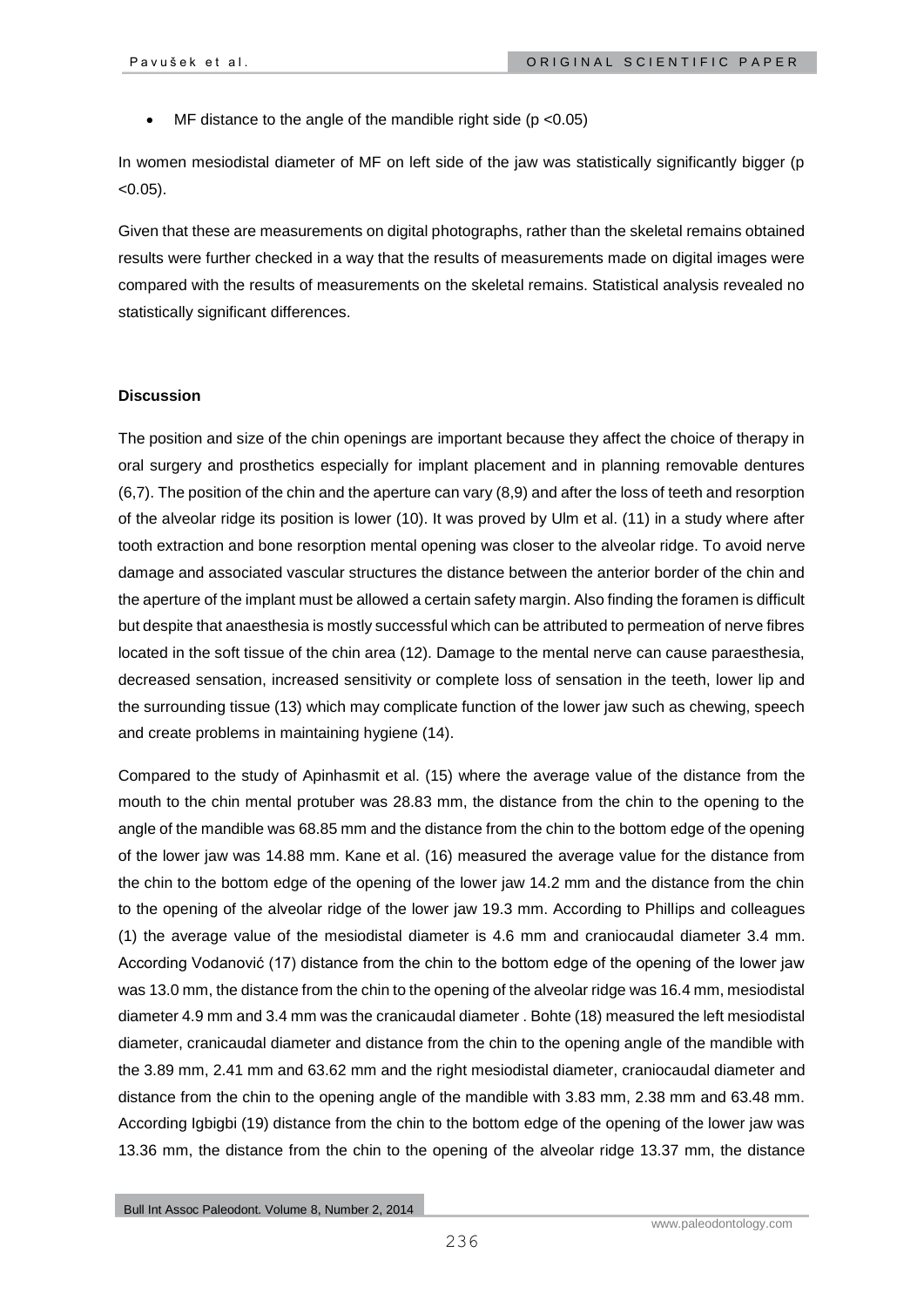from the mouth to the chin protuber of mandible 26.4 mm, the distance from the chin opening to the angle of the mandible 73.58 mm. All the above studies have measured higher values for all parameters than in this study. The difference between the data obtained in this study and the data of other authors can be explained by the fact that this study was done on digital photographs, not the skeletal remains. Although additional measurements carried out on the same samples determined no difference in the results obtained by measuring the photos or skeletal remains. Larger sample is needed for the resulting data and conclusions to be reliable. The study showed no statistically significant difference between the left and right side. According Vodanović (17) no statistically significant differences in the measurements of the lower jaw between the left and right side were observed. In the study t - test showed that there were significant differences between men and women. Males have larger parameters for the right distance from the chin to the opening of the alveolar ridge of the mandible, distance from the chin to the lower edge of the opening of the mandible from the chin and distance from mental opening to the angulus of mandible and left distance from the chin to the bottom edge of the opening of the lower jaw. Women have higher values for the parameter of the left mesiodistal diameter. According Vodanović (17) all measured values of males are larger than those measured in females. According Bohte (18) values for the distance to the right side of the alveolar ridge and the distance from the angle of the mandible on right and left sides are higher in men and the values of the left and right mesiodistal diameter and left craniocaudal diameter were higher in females.

#### **Conclusion**

The study did not show any statistically significant difference between the left and right side of the jaw with respect to the size and position of the mental foramen in men as well as women. However it was found statistically significant differences between men and women in some observed parameters. In men demonstrated greater distances MF to the right side of the alveolar ridge, the distance to the bottom edge of the right and left sides and the distance to the angle of the mandible on the right side. Women demonstrated greater mesiodistal diameter of MF on the left side.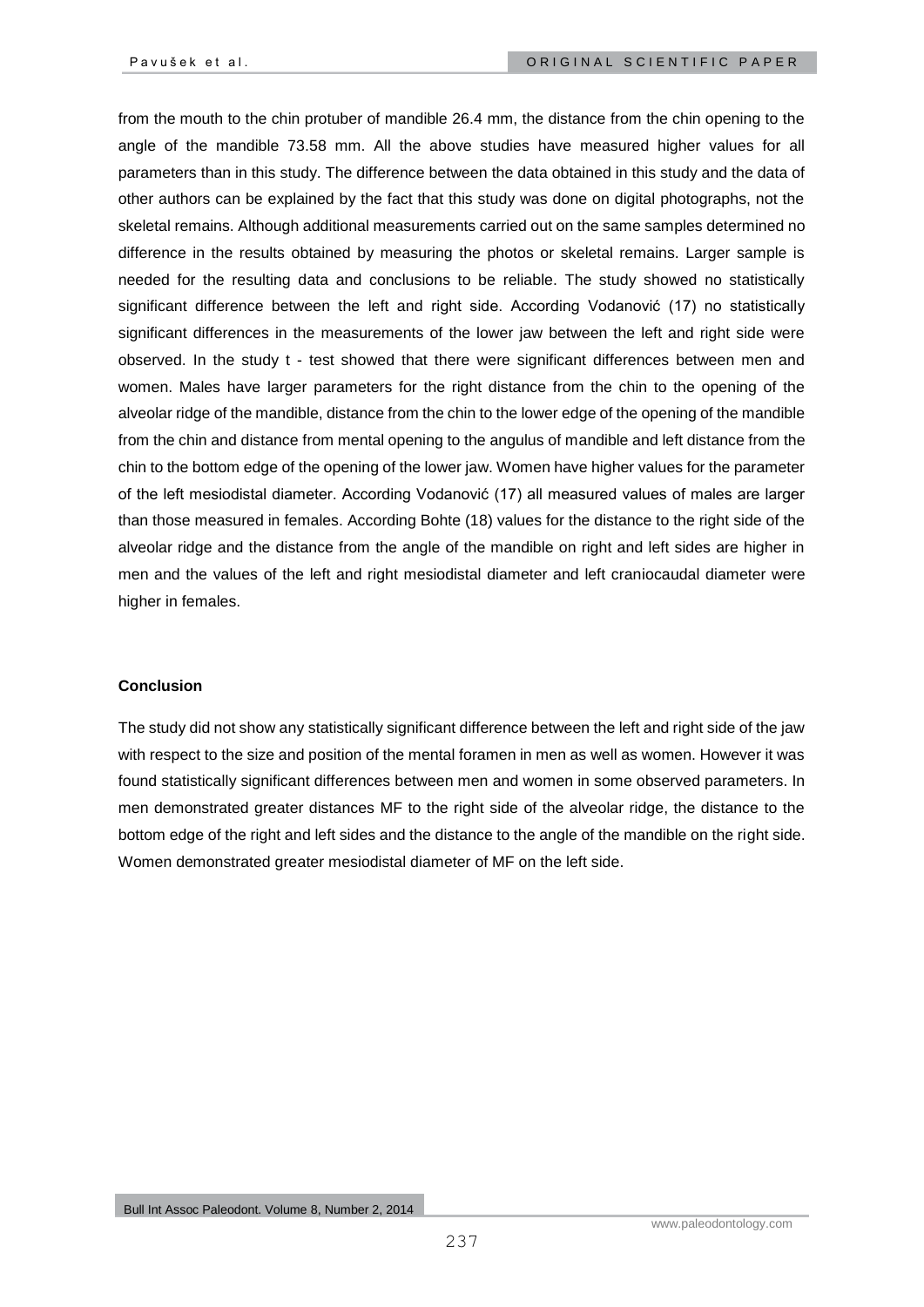|                                                                   | N  | Mean value<br>(mm) | <b>Standard</b><br>deviation<br>(mm) |
|-------------------------------------------------------------------|----|--------------------|--------------------------------------|
| right maximum mesiodistal diameter of the MF                      | 27 | 2,24               | 0,72                                 |
| left maximum mesiodistal diameter of the MF                       | 27 | 2.06               | 0,55                                 |
| right maximum craniocaudal diameter of the MF                     | 27 | 1,72               | 0,56                                 |
| left maximum craniocaudal diameter of the MF                      | 25 | 1,76               | 0,62                                 |
| right distance from alveolar ridge                                | 27 | 13,26              | 2,54                                 |
| left distance from alveolar ridge                                 | 25 | 12,48              | 2,89                                 |
| right distance from the MF to the lower border of<br>the mandible | 27 | 11,61              | 1,65                                 |
| left distance from the MF to the lower border of the<br>mandible  | 25 | 11,93              | 1,99                                 |
| right distance from the MF to the protuberancia of<br>mandible    | 27 | 11,98              | 2,66                                 |
| left distance from the MF to the protuberancia of<br>mandible     | 25 | 10,74              | 3,03                                 |
| right distance from the MF to the angulus<br>mandible             | 24 | 59,35              | 7,6                                  |
| left distance from the MF to the angulus mandible                 | 24 | 58,46              | 6,19                                 |
| right circumference of MF                                         | 27 | 5,78               | 1,53                                 |
| left circumference of MF                                          | 25 | 5,63               | 1,41                                 |

Table 1. Mean values and standard deviations of the position and shape of the MF in males

|                                                                   | N  | Mean value<br>(mm) | <b>Standard</b><br>deviation<br>(mm) |
|-------------------------------------------------------------------|----|--------------------|--------------------------------------|
| right maximum mesiodistal diameter of the MF                      | 27 | 2,4                | 0,91                                 |
| left maximum mesiodistal diameter of the MF                       | 26 | 2,46               | 0,74                                 |
| right maximum craniocaudal diameter of the MF                     | 27 | 1,86               | 0,74                                 |
| left maximum craniocaudal diameter of the MF                      | 26 | 1,79               | 0,69                                 |
| right distance from alveolar ridge                                | 27 | 11,47              | 2,36                                 |
| left distance from alveolar ridge                                 | 26 | 11,9               | 2,34                                 |
| right distance from the MF to the lower border of<br>the mandible | 27 | 10,71              | 1,54                                 |
| left distance from the MF to the lower border of the<br>mandible  | 26 | 10,97              | 0.87                                 |
| right distance from the MF to the protuberancia of<br>mandible    | 27 | 12,38              | 3,17                                 |
| left distance from the MF to the protuberancia of<br>mandible     | 26 | 12,1               | 2,62                                 |
| right distance from the MF to the angulus<br>mandible             | 25 | 55,28              | 3,9                                  |
| left distance from the MF to the angulus mandible                 | 22 | 55,93              | 3,27                                 |
| right circumference of MF                                         | 27 | 6,1                | 2,14                                 |
| left circumference of MF                                          | 26 | 6,25               | 1,72                                 |

Table 2. Mean values and standard deviations of the position and shape of the MF in females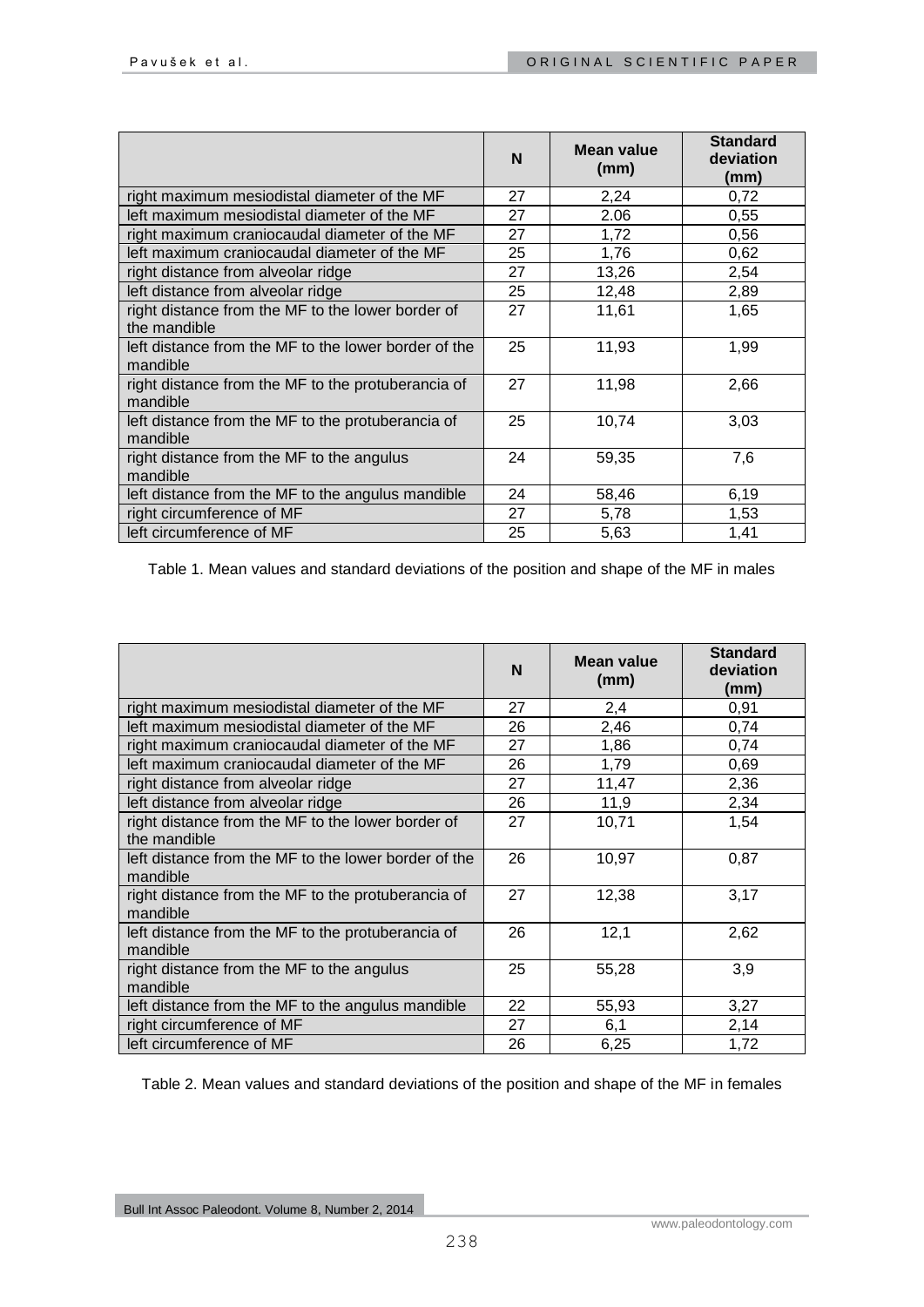

Figure 1. Comparison of parameters of left and right side in men

MD - Maximum mesiodistal diameter of the MF

- CC Maximum craniocaudal diameter of the MF
- AG Distance from the MF to the upper edge of the alveolar ridge
- LB Distance from the MF to the lower border of the mandible
- PM Distance from the MF to the protuberancia of mandible
- AM Distance from the MF to the angulus mandible
- C Circumference of MF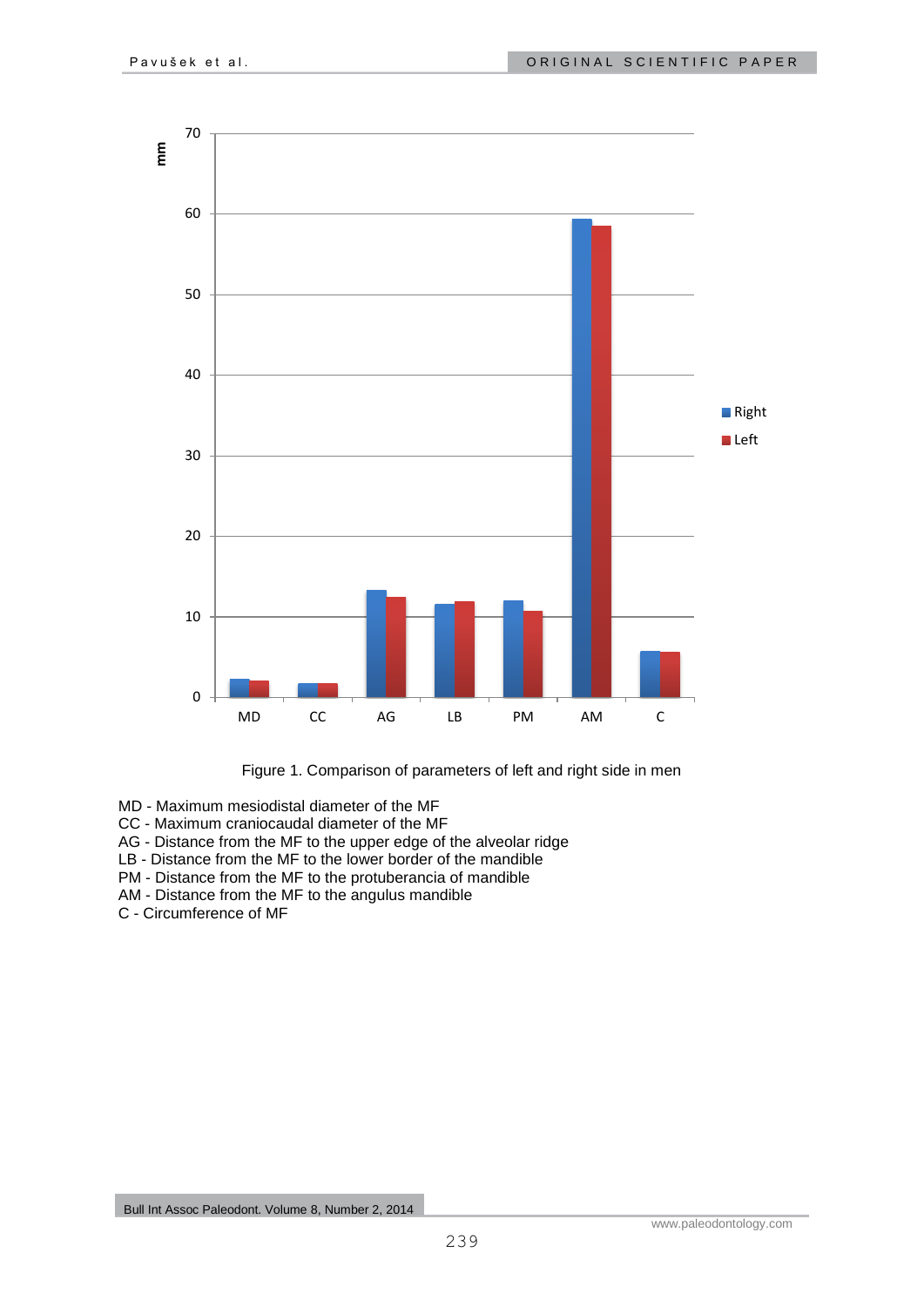

Figure 2. Comparison of parameters of left and right side in women

- MD Maximum mesiodistal diameter of the MF
- CC Maximum craniocaudal diameter of the MF
- AG Distance from the MF to the upper edge of the alveolar ridge
- LB Distance from the MF to the lower border of the mandible
- PM Distance from the MF to the protuberancia of mandible
- AM Distance from the MF to the angulus mandible
- C Circumference of MF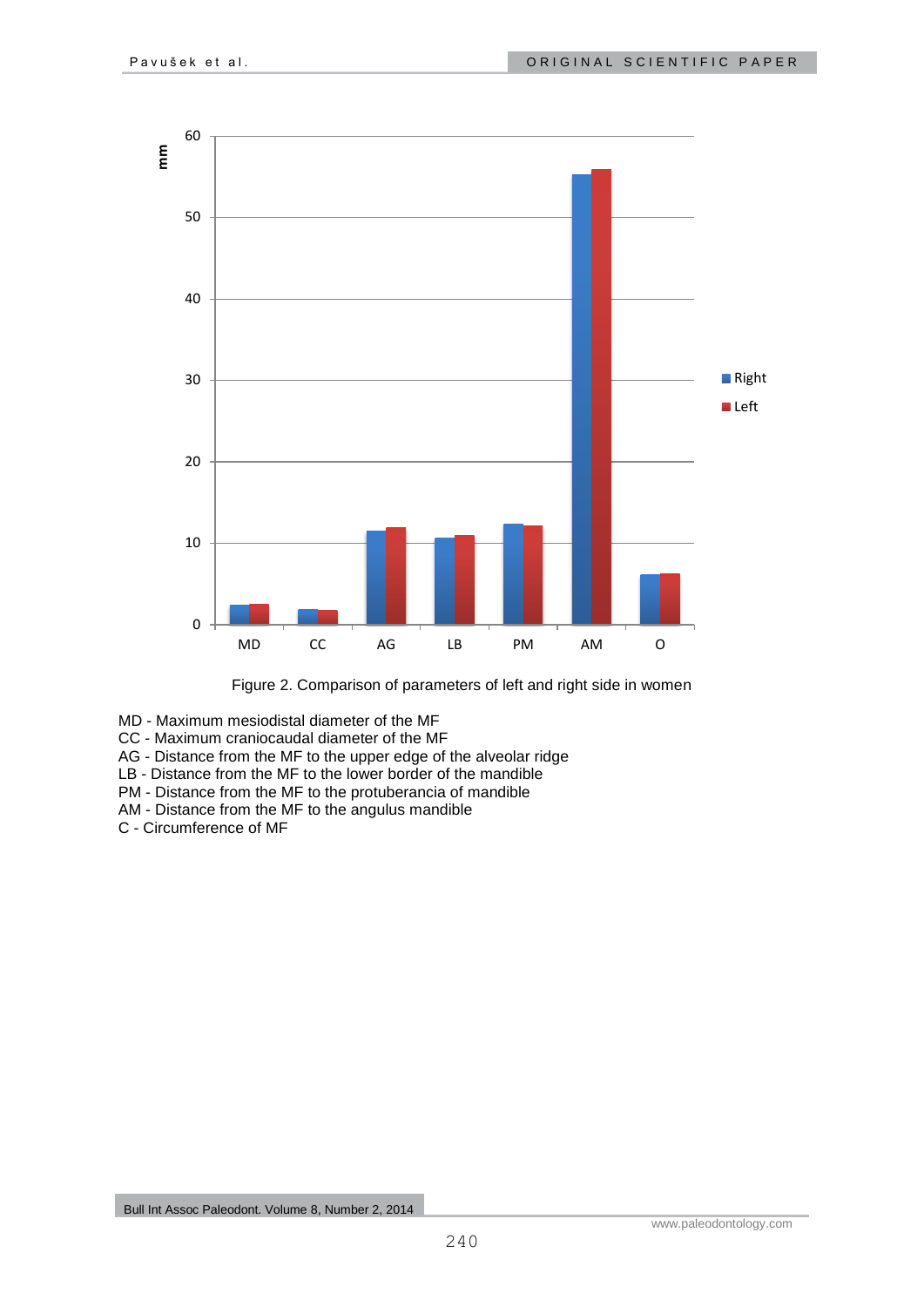



RMD – right maximum mesiodistal diameter of the MF

RCC – right maximum craniocaudal diameter of the MF

RAR – right distance from alveolar ridge

RLB – right distance from the MF to the lower border of the mandible

RPM – right distance from the MF to the protuberancia of mandible

RAM – right distance from the MF to the angulus mandible

RC – right circumference of MF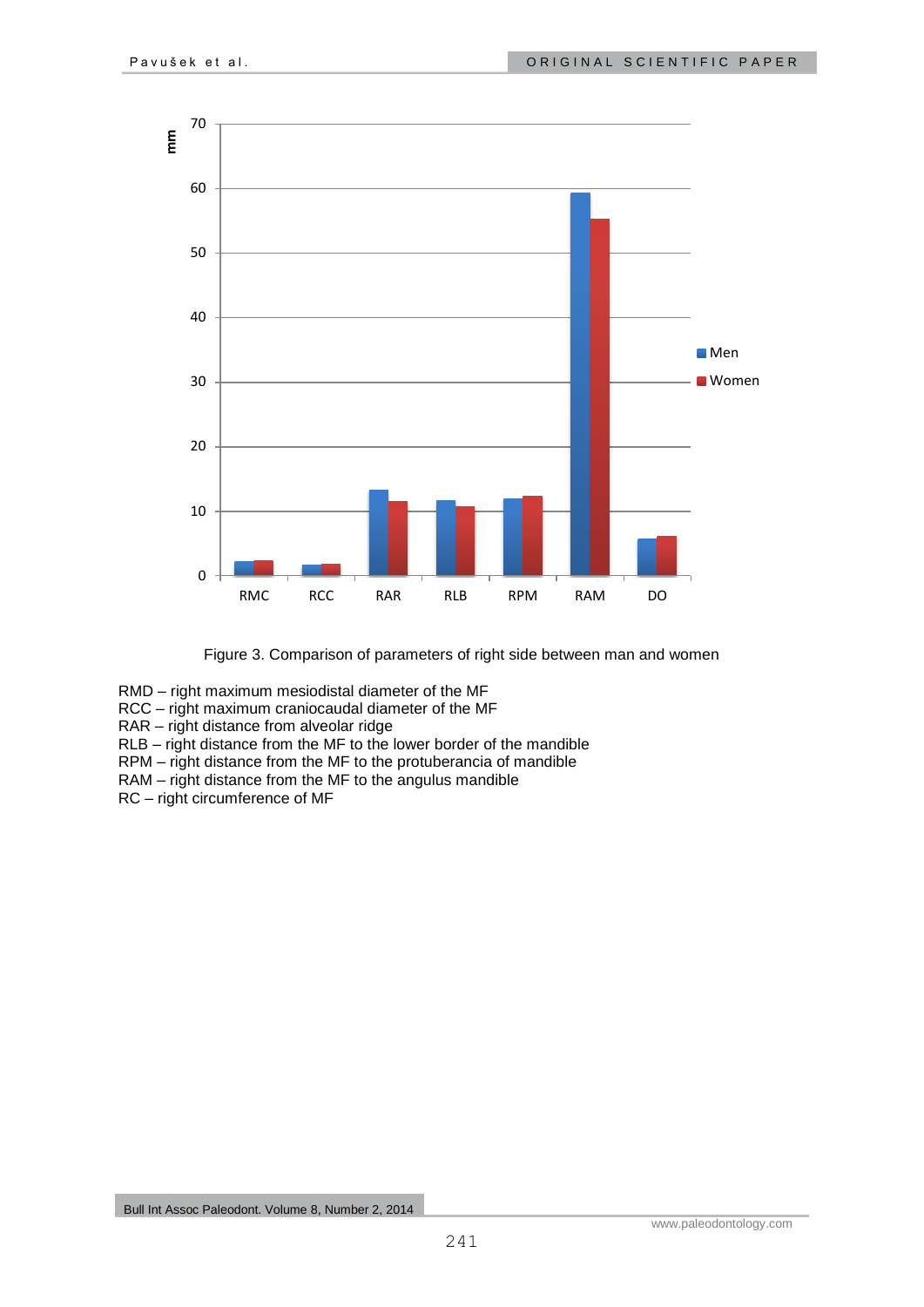

Figure 4. Comparison of parameters of left side between man and women

- LMD right maximum mesiodistal diameter of the MF
- LCC right maximum craniocaudal diameter of the MF
- LAR right distance from alveolar ridge
- LLB right distance from the MF to the lower border of the mandible
- LPM right distance from the MF to the protuberancia of mandible
- LAM right distance from the MF to the angulus mandible
- LC right circumference of MF

#### **References**

1. Phillips JL, Weller RN, Kulild JC. The mental foramen: 1. Size, orientation, and positional relationship to the mandibular second premolar. J Endod. 1990 May;16(5):221-3.

2. Al Jasser NM, Nwoku AL. Radiographic study of the mental foramen in a selected Saudi population. Dentomaxillofac Radiol. 1998 Nov;27(6):341-3.

3.Yeşilyurt H, Aydinlioglu A, Kavakli A, Ekinci N, Eroglu C, Hacialiogullari M, Diyarbakirli S. Local differences in the position of the mental foramen., Folia Morphol (Warsz). 2008 Feb;67(1):32-5.

4.Gungor K, Ozturk M, Semiz M, Brooks SL. A radiographic study of location of mental foramen in a selected Turkish population on panoramic radiograph., Coll Antropol. 2006 Dec;30(4):801-5.

4. Yosue T, Brooks SL. The appearance of mental foramina on panoramic radiographs. I. Evaluation of patients. Oral Surg Oral Med Oral Pathol. 1989 Sep;68(3):360-4.